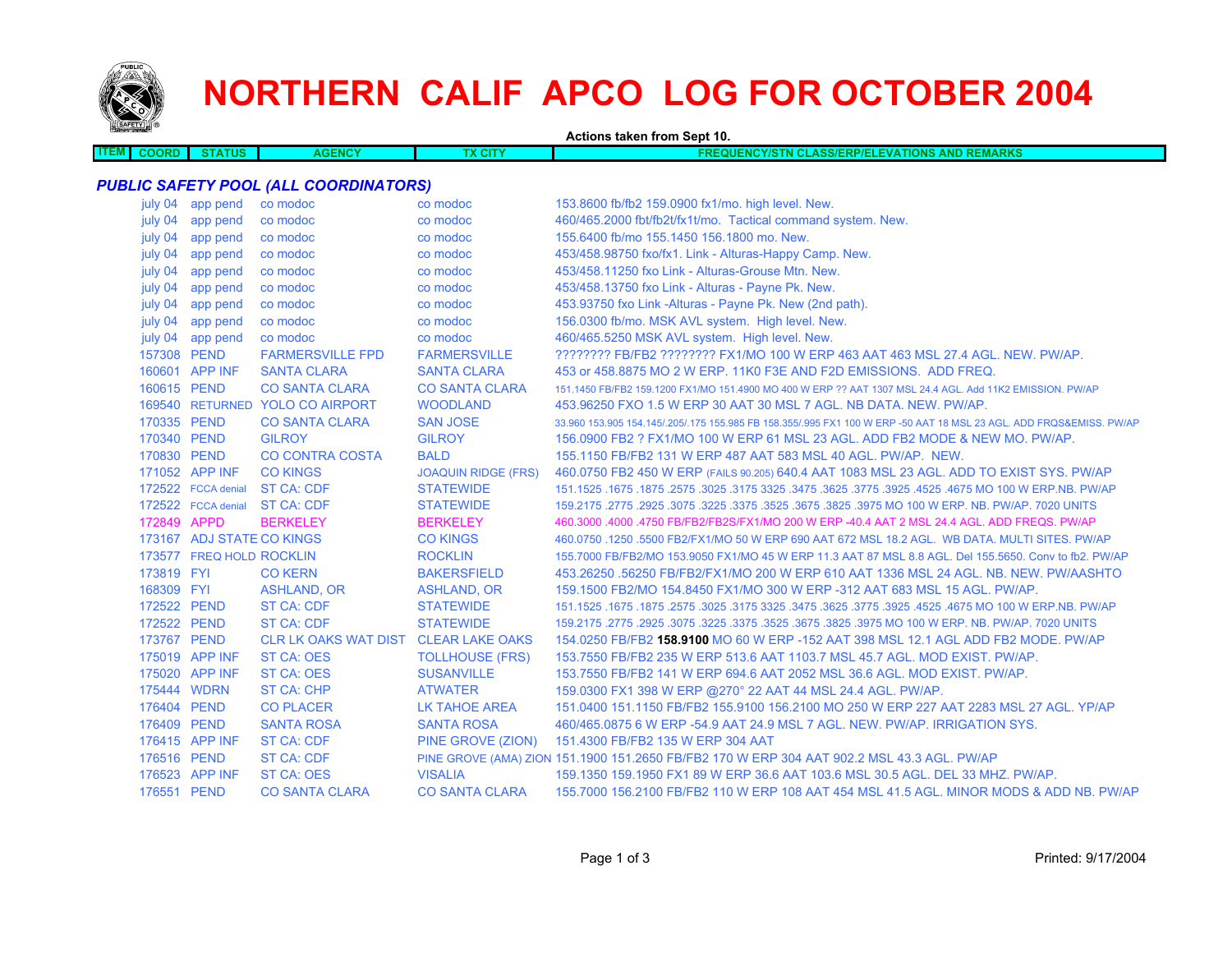| 176558 PEND |                          | <b>CO SANTA CLARA</b> | <b>CO SANTA CLARA</b>     | 154.2500 FB2 154.1450 MO 158.3550* MO 100 W ERP 108 AAT 454.1 MSL 30.5 AGL. MINOR MODS              |
|-------------|--------------------------|-----------------------|---------------------------|-----------------------------------------------------------------------------------------------------|
| 176568 APPD |                          | <b>ST CA: CDF</b>     | <b>REDDING</b>            | 159.13500 .19500 FX1 63 W ERP 1.8 AAT 153 MSL 21 AGL, MOD EXIST, PW/AP.                             |
| 176570 APPD |                          | <b>CO SONOMA</b>      | <b>CO SONOMA</b>          | 155.2650 FB 155 W ERP 61.3 AAT 1051 MSL 65.5 AGL. RESTORE. PW/AP                                    |
| 176571 APPD |                          | <b>ST CA: CDF</b>     | <b>GRASS VALLEY</b>       | 151,2800 FB 110 W ERP 176 AAT 953.1 MSL 30.5 AGL, CORRECTS FCC ERROR, PW/AP.                        |
| 176550 APPD |                          | <b>ST CA: OES</b>     |                           | PINE GROVE (MT ZION) 153.7550 FB/FB2 148 W ERP 304.2 AAT 902.2 MSL 43.3 AGL. MINOR MOD. PW/AP.      |
| 176584 APPD |                          | <b>ST CA: P&amp;R</b> | N COAST HILEV             | 151.4750 FB/FB2/MO 158.8650 FX1/MO 230 W ERP 741 AAT 48.8 AGL. MINOR MODS, PW/AP                    |
| 176612 APPD |                          | <b>CUPERTINO</b>      | <b>CUPERTINO</b>          | 158.9250 FB/MO 55 W ERP -109 AAT 110 MSL 12 AGL. NEW. PW/IMSA                                       |
| 176687 APPD |                          | <b>FRESNO</b>         | <b>FRESNO</b>             | 453,5250 FB/FB2 75 W ERP 82 AAT 90 MSL 72 AGL, ADD TO EXIST, PW/AP.                                 |
| 176688 APPD |                          | <b>FRESNO</b>         | <b>FRESNO</b>             | 453.8000 FB/FB2 75 W ERP 82 AAT 90 MSL 72 AGL. ADD TO EXIST. PW/AP.                                 |
|             | 176783 FREQ HOLD REEDLEY |                       | <b>REEDLEY</b>            | 155.9400 FB/FB2/MO 158.985 FX1/MO 100 W ERP 33.1 AAT 106.4 MSL 81.1 AGL. NB. MOD. PW/AP             |
| 176843 APPD |                          | <b>MANTECA</b>        | <b>MANTECA</b>            | 458.11250 FXO/FXOT 6 W ERP - 2.5 AAT 43 MSL 5 AGL. IRRIG SYS. PW/AP                                 |
| 176879 APPD |                          | <b>PITTSBURG</b>      | <b>PITTSBURG</b>          | 155,8800 FB/MO 100 W ERP -47.6 AAT 46 MSL 17 AGL. RESTORE. PW/AP                                    |
| 176885 APPD |                          | <b>ST CA: CHP</b>     | <b>OROVILLE (BLOOMER)</b> | 460.4500 FB/FB2 398 W ERP 518.2 AAT 914 MSL 54.9 AGL. MOD EXIST. PW/AP                              |
| 176899 APPD |                          | ST CA: OES            | <b>OROVILLE (BLOOMER)</b> | 453.8750 FB/FB2 237 W ERP 518.2 AAT 914 MSL 54.9 AGL. MOD EXIST. PW/AP                              |
| 176902 APPD |                          | <b>ST CA: OES</b>     |                           | OROVILLE (BLOOMER) 154.2200 FB/FB2 187 W ERP 518.2 AAT 914 MSL 54.9 AGL. MOD EXIST. PW/AP           |
| 176903 APPD |                          | <b>ST CA: CDF</b>     | <b>OROVILLE (BLOOMER)</b> | 151.4300 FB/FB2 135 W ERP 518.2 AAT 914 MSL 54.9 AGL. MOD EXIST. PW/AP                              |
| 176915 APPD |                          | <b>ST CA: CDF</b>     |                           | SUSANVILLE (ROOF) 151.1900 .2500 FB/FB2 200 W ERP 627 AAT 2316 MSL 19.8 AGL. ADD .2500 PW/AP        |
| 176917 APPD |                          | <b>ST CA: DOT</b>     | PINE GROVE (ZION)         | 47.1000 FB 91 W ERP 304.8 AAT 902.2 MSL 43.9 AGL. MOD EXIST. PW/AP                                  |
| 176843 APPD |                          | <b>MANTECA</b>        | <b>MANTECA</b>            | 458.1125 FXO/FXOT 6 W ERP - 2.5 AAT 43 MSL 5 AGL, 11K2F1D, PW/AP                                    |
| 176879 APPD |                          | <b>PITTSBURG</b>      | <b>PITTSBURG</b>          | 155.8800 FB/MO. RESTORE, EXISTS. PW/AP                                                              |
| 176966 APPD |                          | <b>CO SANTA CLARA</b> | <b>CO SANTA CLARA</b>     | 151.1450 FB VARIOUS LOCATIONS. PW/AP                                                                |
| 176967 APPD |                          | <b>CO SANTA CLARA</b> | <b>CO SANTA CLARA</b>     | 151.0550 FB VARIOUS LOCATIONS. PW/AP                                                                |
| 176969 APPD |                          | <b>CO SANTA CLARA</b> | <b>CO SANTA CLARA</b>     | VARIOS LOC. EXIST FREQS. MINOR MODS. PW/AP                                                          |
| 177038 APPD |                          | <b>CO CALAVERAS</b>   | <b>CO CALAVARAS</b>       | 151.0100 .0400 .0550 FB/FB2 155.0850 .9550 .8650 FX1/MO 90 W ERP 637 AAT 1829 MSL 36 AGL. PW/AP     |
| 177067 APPD |                          | <b>ST CA: DWR</b>     | MT ZION (AMA)             | 151,2050 FB/FB2 68 W ERP 304 AAT 902.2 MSL 43.3 AGL, NEW TOWER, PW/AP                               |
| 177147 APPD |                          | ST CA: OES            |                           | SHAFFER MTN (LAS) 155.7000 FB/FB2 97 W ERP 709 AAT 2052 MSL 36.6 AAT. MINOR MOD. PW/AP              |
| 177161 APPD |                          | <b>CO PLACER</b>      | <b>TAHOE CITY</b>         | 155.6700 FX1 10 W ERP -94.3 AAT 1937.6 MSL 25.9 AGL. RELOCATE. PW/AP.                               |
| 177182 APPD |                          | <b>ST CA: CHP</b>     | <b>SALINAS</b>            | 42.3400 .4600 FB 154.6800 .9200 .4600 FB 158 W ERP -315 AAT 18.4 MSL 30.5 AGL. RELOCATE. PW/AP      |
| 177185 APPD |                          | <b>CO PLACER</b>      | <b>TAHOE CITY</b>         | 453/458.4250 FB/FB2/FX1/MO-94.3 AAT 1937.6 MSL 25.9 AGL. RELOCATE, PW/AP.                           |
| 177186 APPD |                          | <b>CO SONOMA</b>      |                           | MT BARHAM (S ROSA) 154.17500 FB 57 W ERP 325 AAT 487 MSL 65.5 AGL. MINOR MOD. PW/AP                 |
| 177221 APPD |                          | ST CA: CHP            | MT ZION (AMA)             | 42.3400 .5600 FB 63 W ERP 304 AAT 902.2 MSL 43.3 AGL. NEW TOWER. PW/AP                              |
| 177237 APPD |                          | <b>ST CA: CDF</b>     | <b>BLOOMER (BUT)</b>      | 151.2650 .3500 FB/FB2 135 W ERP 627 AAT 2316 MSL 19.8 AGL. PW/AP                                    |
| 177249 APPD |                          | <b>MARYSVILLE</b>     | <b>MARYSVILLE</b>         | 458.8750 FX1 50 W ERP 6.1 M RULE. PW/AP                                                             |
| 177259 APPD |                          | <b>ST CA: CHP</b>     | <b>BLOOMER (BUT)</b>      | 42.3400 .5000FB 50 W ERP 627 AAT 2316 MSL 19.8 AGL. PW/AP                                           |
| 177305 APPD |                          | <b>ST CA: CDF</b>     | <b>SUGARLOAF (SHA)</b>    | 151.1600 FB/FB2 100 W ERP 410 AAT 1201.5 MSL 10.7 AGL. NEW. PW/AP.                                  |
| 177310 APPD |                          | <b>CO MONTEREY</b>    | <b>SALINAS</b>            | 155.0850 FB/FB2/MO 153.9650 FX1/MO 50 W ERP -86.1 AAT 86.6 MSL 6.1 AGL. PW/AP                       |
| 177310 APPD |                          | <b>CO MONTEREY</b>    | <b>SALINAS</b>            | 155.0850 FB/FB2/MO 153.9650 FX1/MO 50 W ERP -86.1 AAT 86.6 MSL 6.1 AGL. PW/AP                       |
| 177315 APPD |                          | <b>CO MONTEREY</b>    | <b>CO MONTEREY</b>        | 151.1600 .3400 FB/MO 200 W ERP VARIOUS AAT, MSL, AGL. ADD STNS TO EXIST. PW/AP.                     |
| 177351 APPD |                          | <b>CO PLACER</b>      |                           | MT ROSE (WASHOE) 161.8250 .8500 FB/FB2 157.2250 .2500 MO 6 W ERP 1045 AAT 3100 MSL 16.5 AGL. YW/AP. |
| 177359 APPD |                          | <b>CO PLACER</b>      | <b>MT PLUTO (PLA)</b>     | 161.8250 .8500 FB/FB2 157.2250 .2500 MO 17 W ERP 600.6 AAT 2622 MSL 36.9 AGL, YW/AP,                |
| 177463 PEND |                          | <b>CO SOLANO</b>      | <b>CO SOLANO</b>          | 155.1600 FB/FB2 156.1500 .0900 FX1/MO 100 W ERP ?? AAT ?? MSL ?? AGL. PW/AP                         |
| 177514 PEND |                          | <b>ST CA: CHP</b>     | <b>BRYTE (YOLO)</b>       | 42.1200 .3400 .4600 FB 458.2000 465.3750 FX1 100 W ERP 9.6 AAT 3.7 MSL 13.7 AGL. NEW. PW/AP.        |
| 177616 APPD |                          | <b>ST CA: CHP</b>     |                           | LOMA PRIETA (SCLA) 42.3400 .5400 FB/FB2 100 W ERP 801 AAT 1152.2 MSL 47.2 AGL. NEW. PW/AP           |
| 177762 APPD |                          | <b>ST CA: CDF</b>     |                           | COULTERVILLE (MARIP) 151.2650 FB/FB2 205 W ERP 331 AAT 868.7 MSL 30.5 AGL. ADD FREQ TO EXIST. PW/AP |